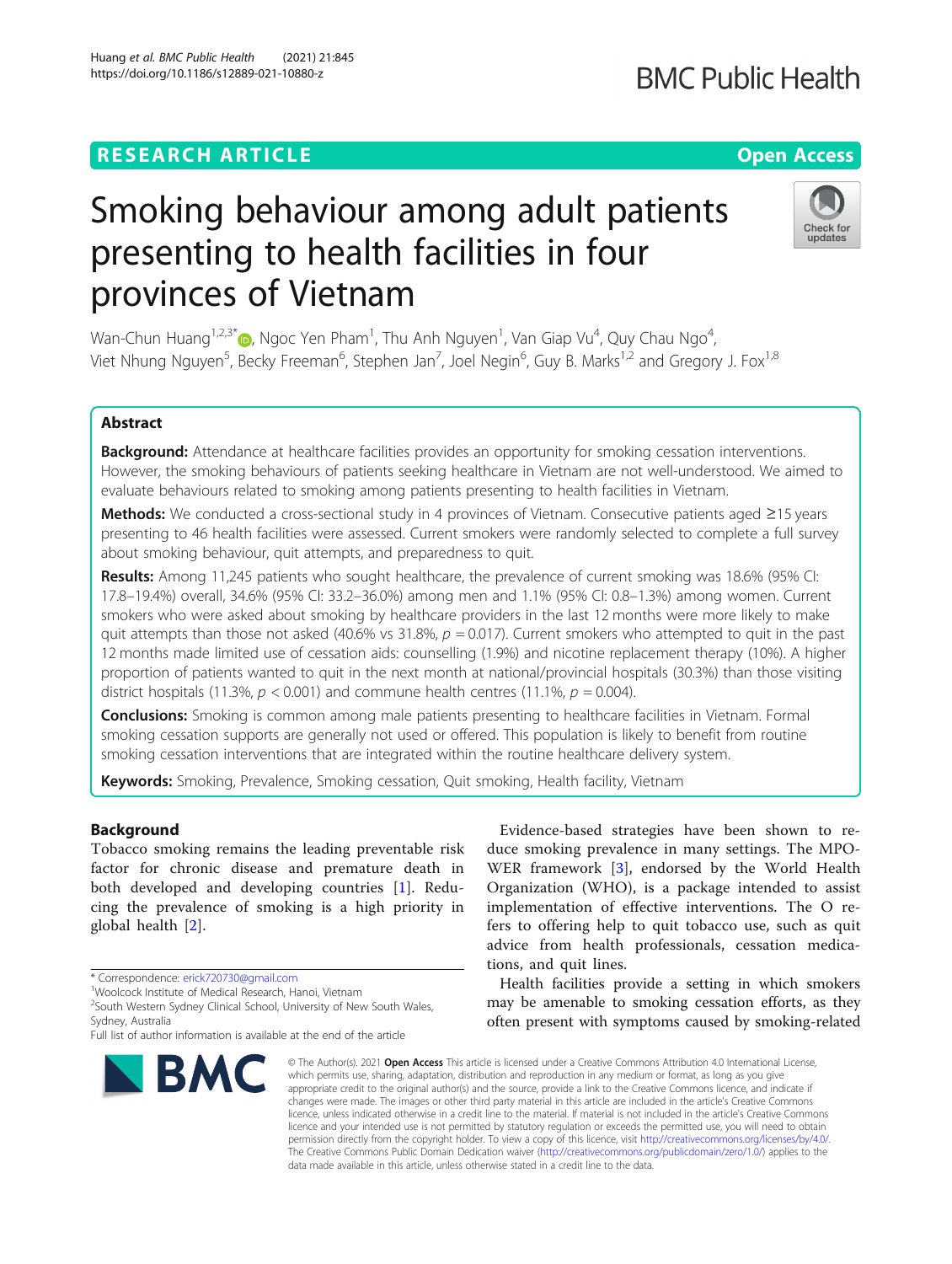health conditions. Smoking cessation interventions are effective when tailored to patients in various healthcare settings, such as primary care, emergency room, and inpatient department  $[4]$  $[4]$ . The WHO, which coordinates the implementation of the Framework Convention on Tobacco Control, has also highlighted the importance of smoking cessation efforts in health care settings [[5,](#page-7-0) [6\]](#page-7-0).

Despite wide recognition of effectiveness and the promulgation of government policies, there is limited implementation of cessation programmes in many healthcare settings  $[7-10]$  $[7-10]$  $[7-10]$  $[7-10]$ . In Vietnam, the government enacted a comprehensive Law on Prevention and Control of Tobacco Harms in 2012. This was followed by the Vietnamese government's Directive 05/CT-BYT that reinforces the delivery of cessation services within facilities at all levels of the healthcare system. However, there is little evidence about the extent to which smokers receive support to quit smoking during routine attendance at healthcare facilities.

A 2015 population-based survey found current smoking prevalence of 45.3% among males and 1.1% among females in Vietnam [\[11](#page-7-0)]. More than half of current smokers surveyed were considering quitting. The majority of those who attempted to quit in the past 12 months did not seek assistance. The prevalence of smoking among patients attending healthcare facilities, their preparedness to quit, and their access to effective smoking cessation interventions have not been well-characterised.

This study aimed to evaluate the behaviours related to smoking among patients seeking healthcare, including prevalence of smoking and past quit attempts. It also aimed to determine the attitudes towards quitting smoking among patients who were smokers.

#### Methods

#### Design and study setting

We performed a cross-sectional survey within 46 government health facilities selected from four Provinces of Vietnam. This Southeast Asian country is a middleincome country with a population of 96 million people. The public healthcare system is organised into four levels: central (national) hospitals, provincial hospitals, district hospitals and commune health centres. This study was undertaken in four of Vietnam's 63 provinces, including two in the north of Vietnam (the capital, Hanoi, and Thanh Hoa Province) and two in the south (Ho Chi Minh City and Ca Mau Province). Participants were recruited from health facilities at all four levels of the health system in each province.

#### Sampling of study sites

Major central and provincial hospitals in each province were included. In addition, four district hospitals were randomly selected in each province. Within each selected district, two commune health centres were also selected by random sampling. The probability of each facility being chosen was proportional to the populations of the districts and communes within which the health facilities were located. Within each central and provincial hospital, one department was selected by convenience sampling from among the wards or clinics in which patients with respiratory diseases were managed, or smokers were routinely assessed. At district hospitals, patients were recruited on outpatient clinics.

#### Selection of study participants

Eligible patients were aged 15 years and over attending selected study sites. Patients were ineligible if they were unable to complete the survey due to substantial communication difficulties, lived in another province, or were known to be pregnant.

Study participants were selected at random from among the following groups of patients attending the selected healthcare facilities: (i) Consecutively presenting outpatients presenting with any medical condition (with a sampling fraction determined based upon the recruitment capacity of study staff); (ii) Consecutively presenting outpatients with one or more respiratory symptoms (dyspnoea, cough, wheezing, and/or chest tightness); and (iii) Inpatients with any medical condition at participating hospitals on the day of the survey. The age and gender of patients in each group were recorded in a registration book. From among patients listed in the registration book, a random sample was selected and invited to participate in the study.

All eligible participants selected to be included in the study were asked to give written informed consent. In order to assess potential selection bias, patients who declined to complete the full survey were asked to provide verbal consent and complete a "minimal data questionnaire" that included their age and gender.

#### **Ouestionnaire**

Data collected for the full survey included age, gender, body weight, height, current and past smoking behaviours, current tobacco products, history of advice to quit smoking from healthcare providers, quit attempts in the last 12 months, smoking cessation services used in the last 12 months, and preparedness to stop smoking. Other details that were collected included past medical history, comorbidities, the highest level of educational attainment and current occupation. The questionnaire was developed based on published questionnaires [[12](#page-7-0), [13\]](#page-7-0).

# Statistical methods

The prevalence of smoking and associated 95% confidence intervals were calculated from the proportion of all enumerated individuals presenting to health facilities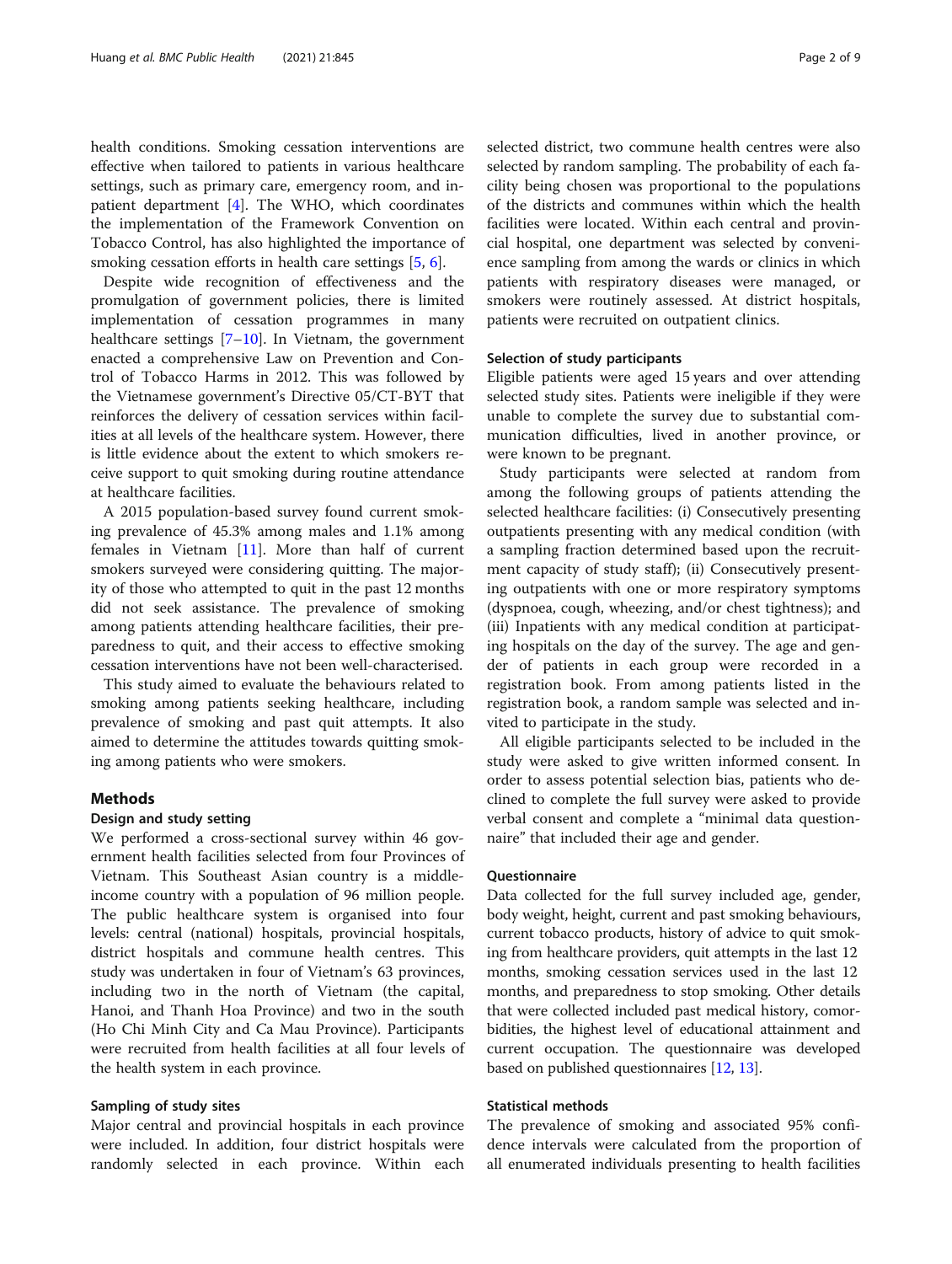who reported smoking within the preceding 30 days. Multiple imputation was used to impute missing values for smoking status, using age and gender as the observed data  $[14]$  $[14]$  $[14]$ . We separated males and females in the analysis of smoking prevalence, because the Global Adult Tobacco Survey (GATS) 2015 showed a significant disparity in the prevalence of smoking among males and females in the general population [\[11](#page-7-0)]. The standardised prevalence ratio was determined by comparing the differences in smoking rate among the study population and the general population, based upon population estimates from the GATS [[11](#page-7-0)]. The confidence limits for the standardised prevalence ratio were obtained by bootstrapping. Comparisons were undertaken using chi-square test for categorical variables and analysis of variance for continuous variables. Analyses were conducted using SAS® (v9.4, SAS Institute, Cary Corp. NC. USA).

#### Ethical issues

Ethical approval was provided by the Human Research Ethics Committee of the University of Sydney (2017/511), and the Institutional Review Board of the Bach Mai Hospital, Hanoi, Vietnam. Participants aged 18 and over provided written informed consent. Adolescents between 15 and 18 year of age provided verbal assent, and their parents provided written informed consent.

#### Results

#### Prevalence of smoking

Study participants were recruited between September 2017 and October 2018. Table [1](#page-3-0) shows the prevalence of smoking by gender, age groups and levels of facility. Among 11,245 enumerated patients who visited health facilities during the observation period, the prevalence of current smoking was 18.6% (95% CI: 17.8–19.4%) overall, and 34.6% (95% CI: 33.2–36.0%) among men and 1.1% (95% CI: 0.8–1.3%) among women. Male patients aged 25 to 64 years were more likely to smoke than those younger than 25 years or older than 65 years. The prevalence among male patients visiting commune health centres (42.2%, CI: 36.7–47.7%), and district hospitals (39.3%, CI: 37.1–41.4%) was higher than that among patients visiting central/provincial hospitals (31.0%, CI: 29.2–32.8%). The prevalence among female patients was higher at commune health centres (4.4%, CI: 1.9–6.9) when compared to central/provincial hospitals  $(0.8\% , \text{ CI: } 0.5-1.2)$  and district hospitals  $(0.9\% , \text{ CI: } 0.5-1.2)$  $(0.5-1.3)$ .

The standardised prevalence ratio of smoking among the population in the healthcare facilities was 0.80 (95% CI: 0.74–0.87) when compared with an age-matched sample from the general population reported in the GATS in 2015 [[11\]](#page-7-0). When compared to a gendermatched sample from the GATS 2015, the prevalence of smoking was also lower in the healthcare facility sample – the prevalence ratio of current smoking was 0.77 (95% CI: 0.73–0.81).

#### Selection and demographics of participants

Figure [1](#page-4-0) shows a flowchart of participant selection. A random sample of current smokers (1044 out of 1434 smokers) was selected to complete the full survey. Among these smokers, 748 (71.6%) completed the full survey. Among 623 participants who had respiratory symptoms but did not smoke, 170 were former smokers and 22 of them quit smoking within the past 12 months.

The majority (99.3%) of the 748 current smokers who completed the full survey were men. The median age was 57 years (interquartile range: 46–65). Approximately one in three (32.2%) current smokers lived with another smokers. In Additional file [1](#page-7-0), Supplementary Table S1 shows the demographic characteristics of the 748 current smokers who completed the full survey. Supplementary Tables S<sub>2</sub> and S<sub>3</sub> compare the demographic characteristics of participants and non-participants who were current smokers. Supplementary Table [S4](#page-7-0) shows tobacco products used by the 748 current smokers.

#### Smoking cessation attempts

Among 748 current smokers who completed the full survey, 254 (34%) reported having been asked if they smoked tobacco by a healthcare provider in the last 12 months, 494 (66%) reported having not been asked. During this time, 260 (34.8%) current smokers had tried to quit. Among the 254 patients who had been asked about smoking by a healthcare provider, 229 (90.2%) had been advised to quit by a healthcare provider and 103 (40.6%) had tried to stop smoking in the previous 12 months. Among the 494 patients who have not been asked about their smoking habits, 157 (31.8%) patients had tried to quit in the previous 12 months. Compared to current smokers who had not asked about smoking by a healthcare provider, those who had been asked had a higher chance of attempting to quit (40.6% vs 31.8%,  $p = 0.017$ ).

Table [2](#page-5-0) shows the proportion of participants who had used smoking cessation interventions among those who had tried to quit in the previous 12 months: including the 260 current smokers and 22 ex-smokers who had successfully quit within the past 12 months. The majority who had made quit attempts had done so without using any form of cessation assistance. Counselling had been used by 5 (1.9%) current smokers and nicotine replacement therapy had been used by 26 (10%) current smokers. Prescription medicines other than nicotine replacement therapy, traditional medicines, quit line, and smokeless tobacco had been used by less than 1% of current smokers. Among the 22 patients who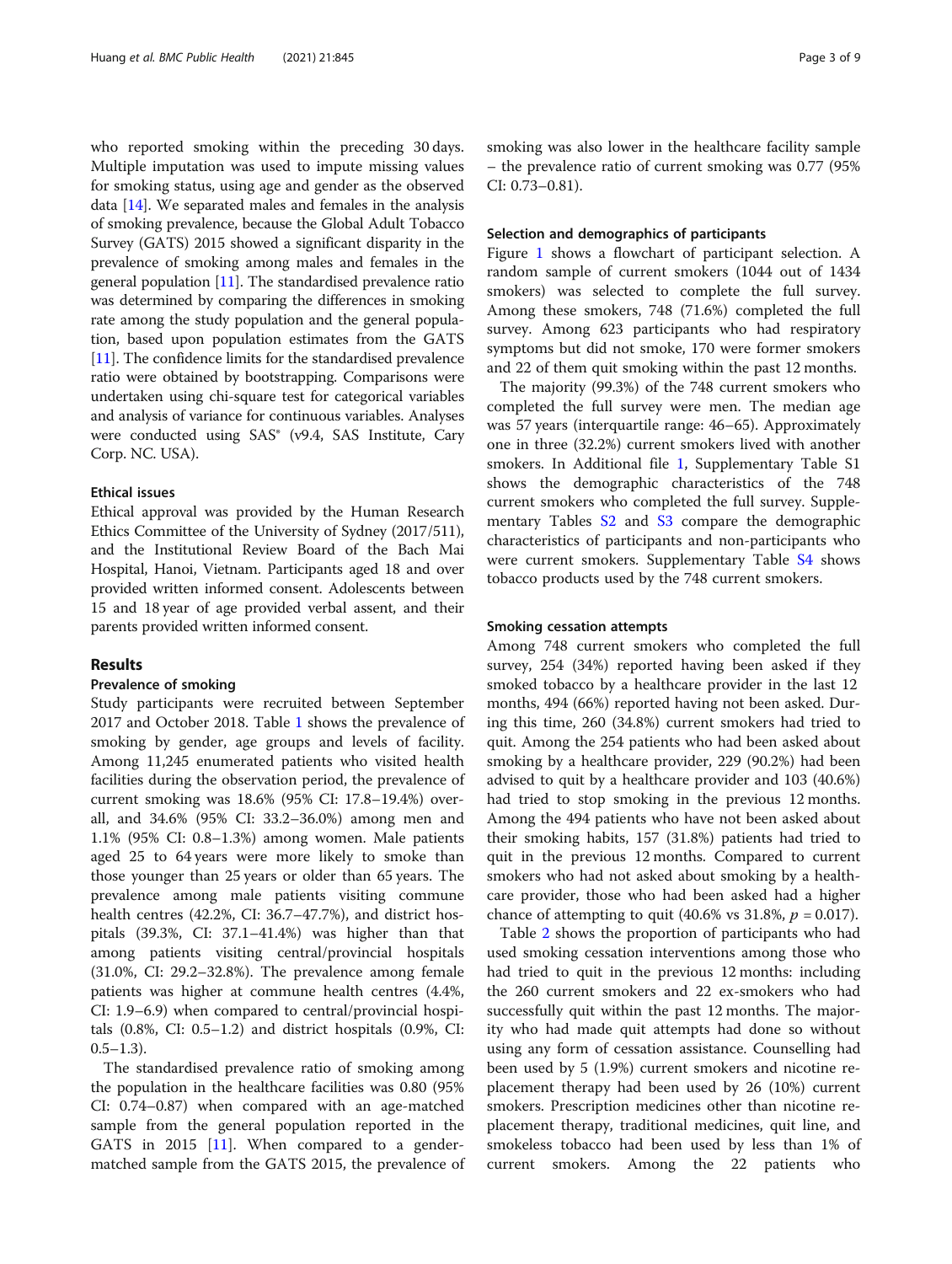|                        | (46 facilities)<br>All facilities<br>$N = 9700$ |                                                                                                                                                                                      |                      |                | (8 facilities)<br>$N = 4890$ | Central/provincial hospital                     |                      |                                     | District hospital<br>(16 facilities)<br>$N = 4287$ |                                                 |                      |                          | (22 facilities)<br>$N = 523$ | Commune health centre                             |                     |                         |
|------------------------|-------------------------------------------------|--------------------------------------------------------------------------------------------------------------------------------------------------------------------------------------|----------------------|----------------|------------------------------|-------------------------------------------------|----------------------|-------------------------------------|----------------------------------------------------|-------------------------------------------------|----------------------|--------------------------|------------------------------|---------------------------------------------------|---------------------|-------------------------|
|                        | $I = 4620$<br>Male                              |                                                                                                                                                                                      | $N = 5080$<br>Female |                | $N = 2373$<br>Male           |                                                 | $N = 2517$<br>Female |                                     | $N = 1956$<br>Male                                 |                                                 | $N = 2331$<br>Female |                          | $N = 291$<br>Male            |                                                   | $N = 232$<br>Female |                         |
|                        |                                                 | % (95% CI) <sup>a</sup>                                                                                                                                                              | ξ                    | ₹<br>% (95%    | ξ                            | % (95% CI) <sup>a</sup>                         | ξ                    | % (95% Cl)ª                         | ξ                                                  | % (95% CI) <sup>a</sup>                         | ξ                    | % (95% CI) <sup>a</sup>  | Š                            | % (95% CI) <sup>a</sup>                           | ξ                   | % (95% CI) <sup>a</sup> |
| All age                |                                                 | 1595/4620 34.6 (33.2-36.0) 53/5080 1.1 (0.8-1.3)                                                                                                                                     |                      |                |                              | 699/2373 31.0 (29.2-32.8) 21/2517 0.8 (0.5-1.2) |                      |                                     |                                                    | 771/1956 39.3 (37.1-41.4) 20/2331 0.9 (0.5-1.3) |                      |                          |                              | $125/291$ 42.2 (36.7-47.7) $12/232$ 4.4 (1.9-6.9) |                     |                         |
| Age group 15-24 51/250 |                                                 | 24.0 (18.3-29.6) 3/319 1.0 (-0.1-2.1) 17/119                                                                                                                                         |                      |                |                              | 20.2 (12.3-28.1) 0/145                          |                      |                                     | 27/115                                             | 25.8 (17.6-34.0) 1/154                          |                      | $0.8 (-0.7 - 2.2)$ 7/16  |                              | 43.1 (18.3-67.8)                                  | 2/20                | $9.1(-)^{b}$            |
| (years)                | 25-34 170/428                                   | 40.2 (35.8-44.7) 8/580                                                                                                                                                               |                      | $1.4(0.5-2.4)$ | 82/213                       | 39.4 (33.3-45.5)                                | 4/283                | $1.4 (0 - 2.8)$                     | 78/184                                             | 42.7 (35.6-49.7) 2/244                          |                      | $1.0(-0.3-2.3)$          | 10/31                        | $32.8(16.7 - 48.9)$                               | 2/53                | $3.6(-1.3-8.4)$         |
|                        | 35-44 186/489                                   | 38.1 (33.8-42.4) 11/622 1.8 (0.7-2.8)                                                                                                                                                |                      |                | 95/238                       | 39.4 (33.5-45.4)                                | 4/305                | $1.3 \left( - \right)$ <sup>b</sup> | 79/201                                             | 39.1 (32.4-45.9)                                | 6/293                | $2.0(0.4 - 3.6)$         | 12/50                        | 24.9 (12.8-37.0) 1/24                             |                     | $3.5(-3.3-10.4)$        |
|                        | 45-54 322/765                                   | $40.4$ (37.0-43.9) 12/838 1.4 (0.6-2.2)                                                                                                                                              |                      |                | 137/380                      | 35.6 (31.1-40.1) 3/411                          |                      | $0.7 (-0.1 - 1.6)$ 160/339          |                                                    | 45.9 (40.6-51.3)                                | 6/389                | $1.5(0.3-2.7)$           | 25/46                        | 51.4 (37.5-65.3)                                  | 3/38                | $6.4 (-0.6 - 13.5)$     |
|                        | 55-64 495/1203                                  | 39.6 $(37.0-42.2)$ $8/1218$ $0.7(0.2-1.1)$                                                                                                                                           |                      |                | 206/586                      | 34.7 (31.0-38.3)                                | 5/552                | $0.9(0.1 - 1.7)$                    | 253/553                                            | 45.3 (41.2-49.4) 3/618                          |                      | $0.5(-0.1 - 1.1)$        | 36/64                        | 54.4 (42.3-66.5)                                  | 0/48                | $1.8(-1.8-5.5)$         |
|                        |                                                 | 65+ 371/1486 26.1 (24.0-28.3) 11/1503 0.7 (0.3-1.2)                                                                                                                                  |                      |                | 162/837                      | 22.5 (19.8-25.2) 5/821                          |                      | 0.6 (0.1-1.1) 174/564               |                                                    | 30.1 (27.1-34.9) 2/633                          |                      | $0.4 (-0.1 - 0.9)$ 35/84 |                              | 40.7 (30.4-51.0)                                  | 4/49                | $7.0(0.4 - 13.6)$       |
|                        | "Between-imputation variance is zero            | Pooled proportions. Missing values for smoking status were estimated for 1544 individuals using multiple imputation, with 95% confidence limits calculated based upon imputed values |                      |                |                              |                                                 |                      |                                     |                                                    |                                                 |                      |                          |                              |                                                   |                     |                         |

| i<br>j<br>1                                |  |
|--------------------------------------------|--|
| Ï                                          |  |
| í                                          |  |
| $\frac{1}{2}$                              |  |
|                                            |  |
| $\overline{a}$<br>$\overline{\phantom{a}}$ |  |
|                                            |  |
| Į<br>¢                                     |  |
| i                                          |  |
| Ï                                          |  |
| j<br>١<br>d                                |  |
| $\overline{a}$                             |  |
| i<br>)<br>)<br>Í                           |  |
| $\overline{a}$<br>i                        |  |
| d                                          |  |
| $\overline{1}$<br>j<br>Ï                   |  |
| İ<br>J<br>l<br>$\overline{\phantom{a}}$    |  |
| ׇ֠<br>ł                                    |  |
| ١<br>į                                     |  |
| Ó                                          |  |
| l<br>ļ<br>j                                |  |
| Í<br>)                                     |  |
| į<br>ć                                     |  |
| $\frac{1}{2}$                              |  |
| $\mathbf{r}$                               |  |
| i<br>Ì                                     |  |
| $\overline{\phantom{a}}$<br>d<br>l         |  |
| j<br>١                                     |  |
|                                            |  |
| Į<br>Ç<br>֬֘֝֬                             |  |
| j                                          |  |
| ֘֒                                         |  |
|                                            |  |
| $\frac{1}{2}$<br>ļ                         |  |
|                                            |  |
| ļ                                          |  |
| Ï                                          |  |
|                                            |  |
| able 1                                     |  |
| I                                          |  |

<span id="page-3-0"></span>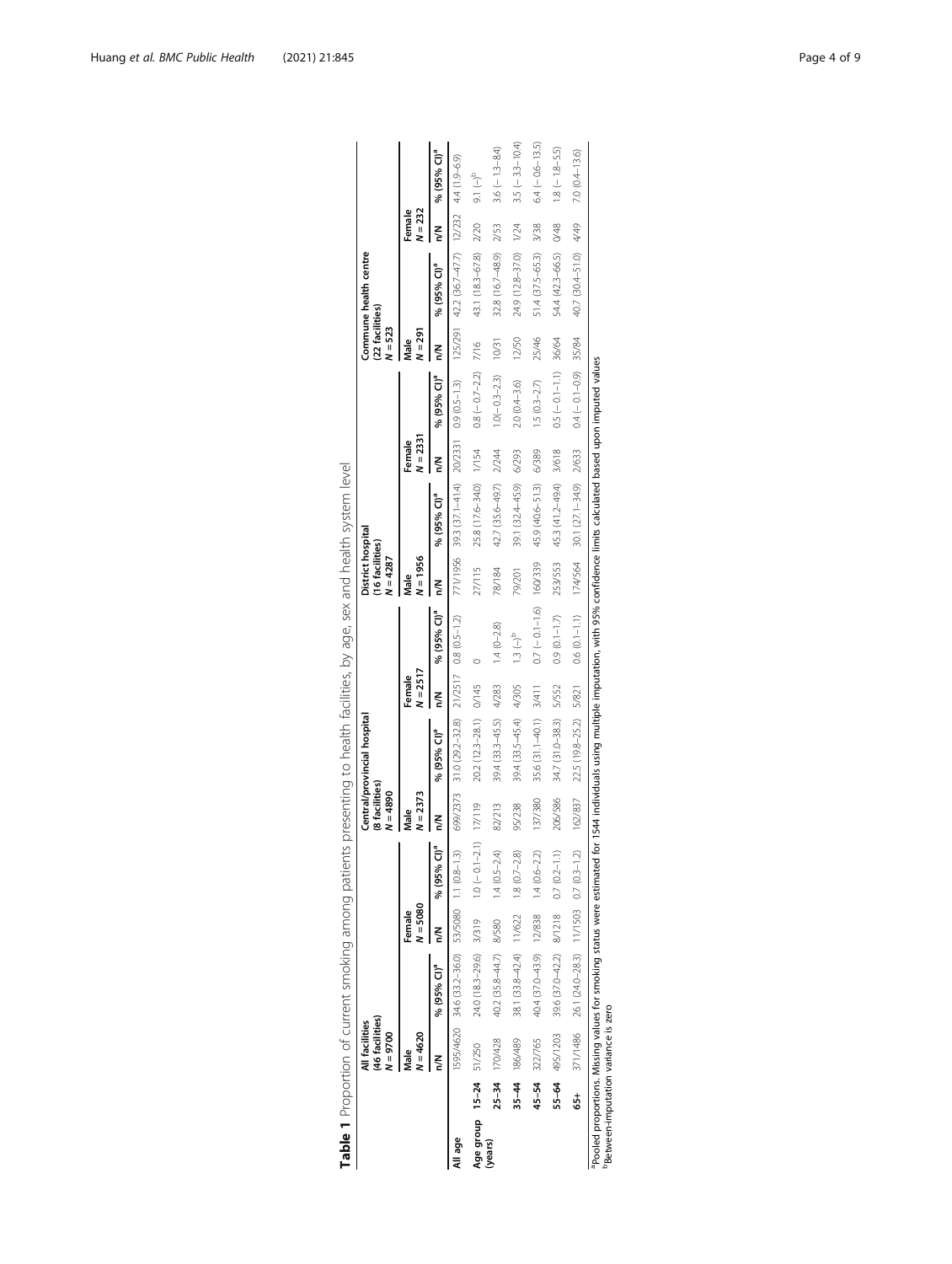successfully quit in the previous 12 months, only one reported having received counselling.

# Stages of change

The stages of change among current smokers are shown in Table [3.](#page-5-0) When asked about readiness to quit, 116/632 (18.4%) current smokers wanted to quit within the next month. The proportion of patients wanting to quit in the next month was higher at central/provincial hospitals (71/234, 30.3%) than those visiting district hospitals

(39/344, 11.3%,  $p < 0.001$ ) and commune health centres (6/54, 11.1%,  $p = 0.004$ ). Nevertheless, almost 40% of these current smokers did not consider quitting at all, with the proportion highest at commune health centres (25/54, 46.3%) and lowest at central/provincial facilities (78/234, 33.3%).

# **Discussion**

This survey of patients from 46 health facilities in 4 provinces of Vietnam shows a high prevalence of

<span id="page-4-0"></span>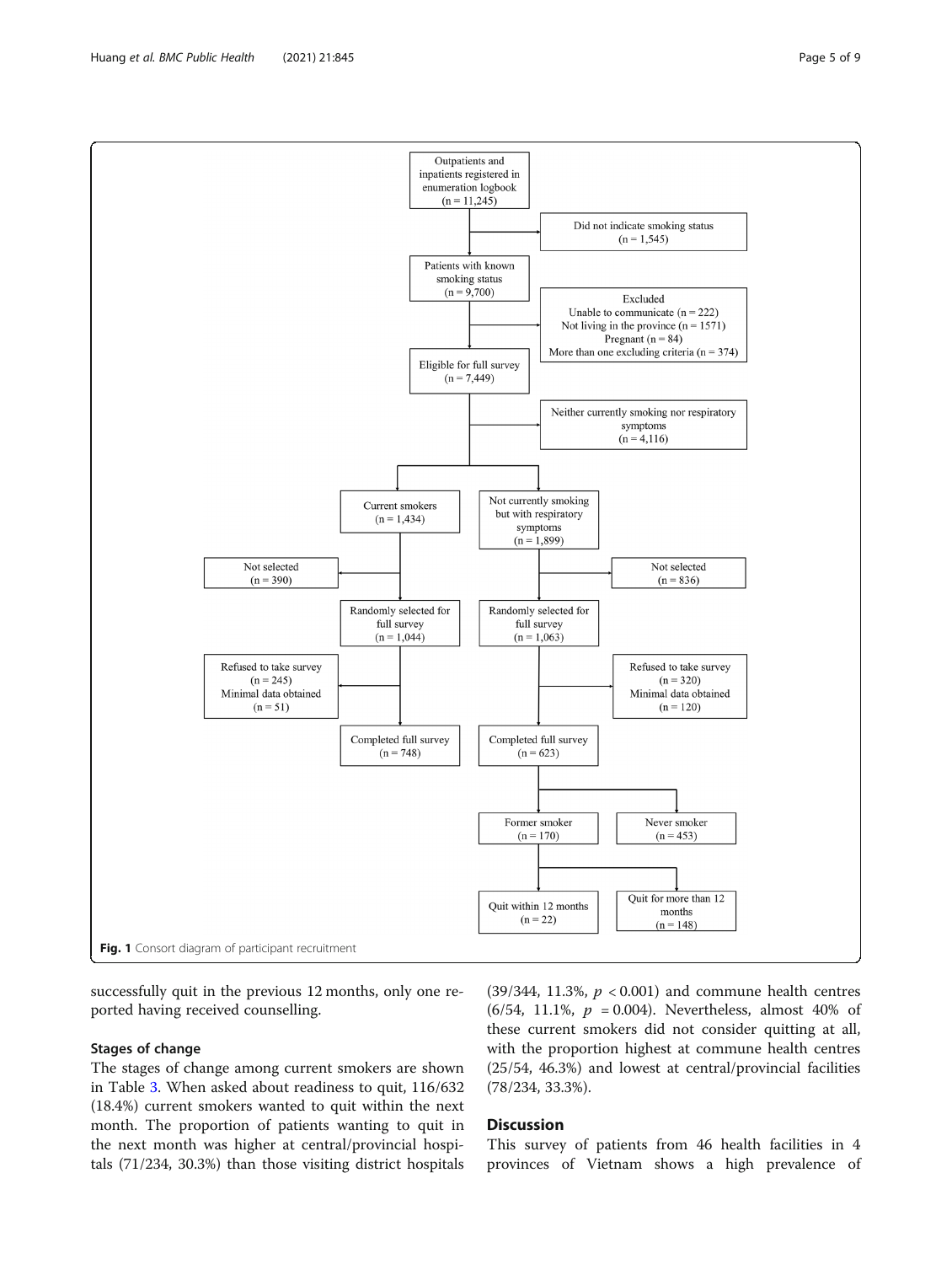|                                                                            | <b>Currently smoking</b><br>$n = 260$ | Not currently smoking<br>$n = 22$ | Total<br>$n = 282$ |
|----------------------------------------------------------------------------|---------------------------------------|-----------------------------------|--------------------|
| Method of smoking cessation used in past 12 months (n, $\%$ ) <sup>a</sup> |                                       |                                   |                    |
| Smoking cessation counselling                                              | 5(1.9)                                | 1(4.5)                            | 6(2.1)             |
| Nicotine replacement therapy                                               | 26(10.0)                              | 0(0)                              | 26(9.2)            |
| Other prescription medications (e.g. varenicline)                          | 2(0.8)                                | 0(0)                              | 2(0.7)             |
| <b>Traditional medicines</b>                                               | (0.4)                                 | 0(0)                              | 1(0.4)             |
| A quit line or a telephone support line                                    | (0.4)                                 | 0(0)                              | 1(0.4)             |
| Use of smokeless tobacco                                                   | (0.4)                                 | 0(0)                              | 1(0.4)             |
| None of above methods used (n, %)                                          | 230 (88.5)                            | 21(95.5)                          | 251 (89.0)         |

<span id="page-5-0"></span>Table 2 Reported use of smoking cessation interventions among patients completing full survey who attempted to quit in the prior 12 months

<sup>a</sup>Patients may have used more than one method

smoking among male patients seeking healthcare. Current smokers who were asked about smoking by a healthcare provider were more likely to make quit attempts than those not asked. Smoking cessation aids and assistance were generally not used by smokers who attempted to quit. Current smokers visiting central/provincial hospitals were more inclined to quit, yet almost four in ten current smokers seeking healthcare were not interested in quitting smoking.

This study is the first to measure the prevalence of smoking among patients presenting to all four levels of Vietnam's government healthcare system. Our finding on substantial sex difference is consistent with previously reported data in many low- and middle-income countries (LMICs)  $[15]$  $[15]$  and those collected among patients with HIV in Vietnam [[16\]](#page-7-0). The higher prevalence among male patients aged 25 to 64 years is also in keeping with population-wide data [[11\]](#page-7-0). Even though the high ratio of males to females among smokers in South East Asia and Western Pacific regions has been well documented, a recent scoping review found few research articles on the association between masculinity and smoking behaviour [[17](#page-7-0)]. This association and effective interventions specifically for male smokers remain to be studied, especially in countries where male-to-female ratio of smoking prevalence is high.

Identifying patients who smoke by healthcare providers may increase the likelihood of quitting. A metaanalysis found that a system to screen tobacco use in healthcare settings significantly increases the chance of clinical intervention [[18\]](#page-7-0). In our analysis, the majority of current smokers who had been asked about smoking behaviour also received advice to quit from healthcare providers. We also observed a higher proportion of attempting to quit among current smokers who had been asked about smoking by medical professionals than those who had not been asked. Nevertheless, only about one third of the current smokers in our study had been asked about their smoking behaviour in the past 12 months and a high proportion of current smokers did not want to quit. The findings warrant the implementation of screening for tobacco use and quit advice in healthcare facilities in Vietnam, particularly commune health centres where prevalence of current smoking is the highest.

After identifying smokers in healthcare settings, the establishment of other system-based approaches might increase the chance of quitting. This may include capacity building activities for healthcare workers, a reminder system to prompt cessation discussion with the patients [[19\]](#page-7-0), and incorporating cessation as a routine part of care management for patients admitted to hospitals [[20](#page-8-0),

| Table 3 Preparedness to quit smoking among current smokers completing full survey, by health system level <sup>e</sup> |  |  |  |  |  |
|------------------------------------------------------------------------------------------------------------------------|--|--|--|--|--|
|                                                                                                                        |  |  |  |  |  |

|                                                      | All facilities<br>(46 facilities)<br>$n = 632$ | Central/provincial<br>hospital<br>(8 facilities)<br>$n = 234$ | <b>District</b><br>hospital<br>(16 facilities)<br>$n = 344$ | Commune health<br>centre<br>(12 facilities)<br>$n = 54$ |
|------------------------------------------------------|------------------------------------------------|---------------------------------------------------------------|-------------------------------------------------------------|---------------------------------------------------------|
| Plans to quit within the next month $(n, %)$         | 116 (18.4%)                                    | 71 (30.3%)                                                    | 39 (11.3%)                                                  | $6(11.1\%)$                                             |
| Plans to quit within the next 12 months (n, %)       | 66 (10.4%)                                     | 28 (12.0%)                                                    | 32 (9.3%)                                                   | $6(11.1\%)$                                             |
| Plans to quit someday, but not next 12 months (n, %) | 172 (27.2%)                                    | 45 (19.2%)                                                    | 114 (33.1%)                                                 | 13 (24.1%)                                              |
| Not currently interested in quitting (n, %)          | 250 (39.6%)                                    | 78 (33.3%)                                                    | 147 (42.7%)                                                 | 25 (46.3%)                                              |
| Unknown/refused to answer (n, %)                     | 28 (4.5%)                                      | 12 (5.1%)                                                     | 12 (3.5%)                                                   | 4 (7.4%)                                                |

<sup>a</sup>116 missing values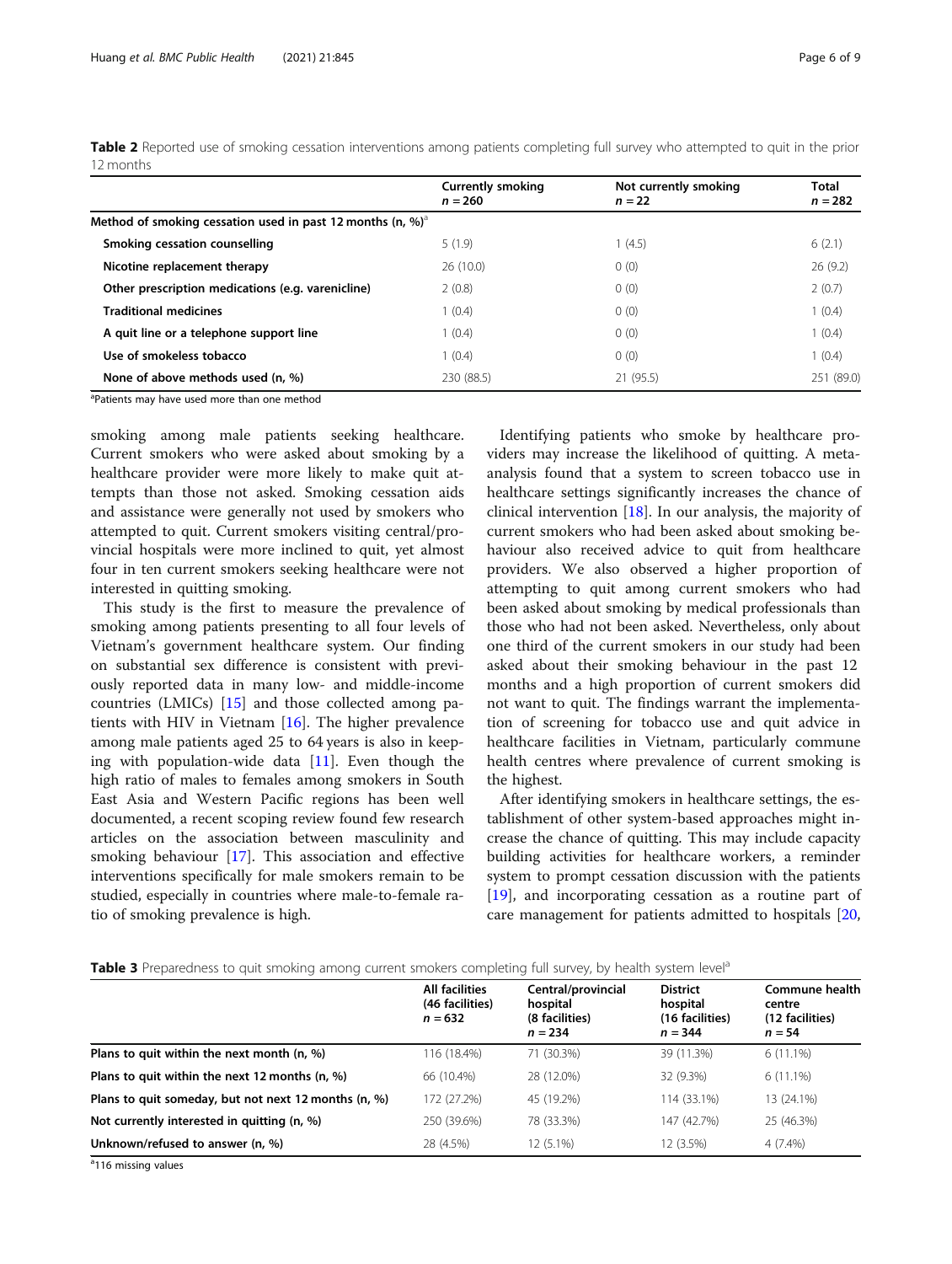[21\]](#page-8-0). Optimal management for following up patients after discharge should be considered as well. The lower prevalence of current smoking in healthcare settings than in the general population, coupled with the finding that a third of current smokers lived with another smoker, suggests the importance of smoking cessation activities beyond the healthcare system. According to the GATS 2015, more than half of current smokers were considering quitting but less than one third of them ever visited to a healthcare provider during the previous 12 months [[11\]](#page-7-0). An analysis from the same survey showed high secondhand smoke exposure in public places [\[22\]](#page-8-0). We agree with the recommendation from the GATS 2015 that the national cessation programme should be strengthened in order to better reach those smokers who do not access healthcare. A recent study showed a positive result about the toll-free quit line run by Bach Mai Hospital [\[23\]](#page-8-0). Currently, this quit line provides around 10 follow-up counselling calls over 12 months. Provision and promotion of similar quit line services to the entire country will benefit those who are not reached by healthcare-based interventions. Similarly, mobile phone-based tobacco cessation interventions (mCessation) may achieve effective and cost-effective results in Vietnam and other LMICs [[24](#page-8-0), [25](#page-8-0)]. A cluster randomised controlled trial evaluating the effectiveness of a smoking cessation intervention that incorporates mCessation is currently underway (registration number: ACTR N12620000649910). Other measures, such as communitybased cessation interventions and implementation of smoke-free environment, may also increase smokers' motivation to stop smoking. Another ongoing cluster randomised controlled trial attempted to assess the effectiveness of involving community health workers in smoking abstinence [[26](#page-8-0)]. Further studies to evaluate the effectiveness and cost-effectiveness of different interventions, both healthcare-based and non-healthcare-based, are desirable.

We demonstrated a very low rate of utilisation of smoking cessation services among patients who made quit attempts in the past 12 months. This finding was similar to a cross-sectional survey among 321 men calling the quit line service run by Bach Mai Hospital [\[27](#page-8-0)]. Only less than 5% of these male smokers used direct counselling, nicotine replacement therapy, or medicines (bupropion/varenicline) before calling the quit line. An important barrier to accessing this service includes the lack of awareness of the phone number by smokers, which could be addressed by increasing funding for health promotion in Vietnam, and including the Quitline number on the packages of tobacco products [[28\]](#page-8-0).

Our analysis also showed differences in willingness to quit among patients at different levels of health facility. This finding, along with the differences in prevalence of smoking across sex, age groups, and levels of facility, indicates the need to tailor evidence-based smoking cessation interventions to the local context. An example to achieve this is the "Ottawa Model for Smoking Cessation", a systematic approach to tobacco dependence management delivered for patients attending healthcare settings [\[21\]](#page-8-0).

The strength of this study is inclusion of participants from all levels of the health system in four geographically distinct provinces of Vietnam, increasing its generalisability. We also used standardised questionnaires to assess current smoking behaviours, and contact with tobacco control services. However, our study sample may slightly under-represent the proportion of patients attending commune level facilities – in comparison to higher level facilities [\[29](#page-8-0)].

This study has a number of important policy implications. First, the low proportion of current smokers been asked about smoking habits highlights the need for a screening system to identify patients who smoke that can be integrated into routine practice. Second, the intervention to support quit smoking in the healthcare facilities should be tailored to patients' characteristics and capacity of the facility. Third, even though cessation medications are effective in assisting smokers quit, these medications are expensive and not readily available in Vietnam. Policies to provide cessation medications covered by public health insurance that are cost-effective will be necessary to further reduce smoking prevalence.

Further research is required to address several questions. How smokers acquire information about cessation services and access assistance in Vietnam is still not clear. For example, the quit line operated by Bach Mai Hospital is the first national quit line service that has been available since 2015. It is desirable to know that smokers did not use this service because they were not aware of the service or they did not consider it helpful. A recent systematic review of randomised controlled trials showed that nicotine replacement therapy, behavioural counselling and brief advice are effective interventions in LMICs [\[30\]](#page-8-0). Nevertheless, implementing these interventions in healthcare settings remains a big challenge in many LMICs [[31](#page-8-0)]. A flexible model to include evidence-based smoking cessation services into clinical practice in different levels of health facilities should also be established. Finally, it is needed to study the role of health authorities in supervising the implementation, which is critical to maintain the sustainability of the model.

# Conclusions

In conclusion, smoking is common among male patients presenting to healthcare facilities in Vietnam. Formal smoking cessation supports are rarely used by smokers attempting to quit. This is a population likely to benefit from a structured smoking cessation programme based on effective models of care.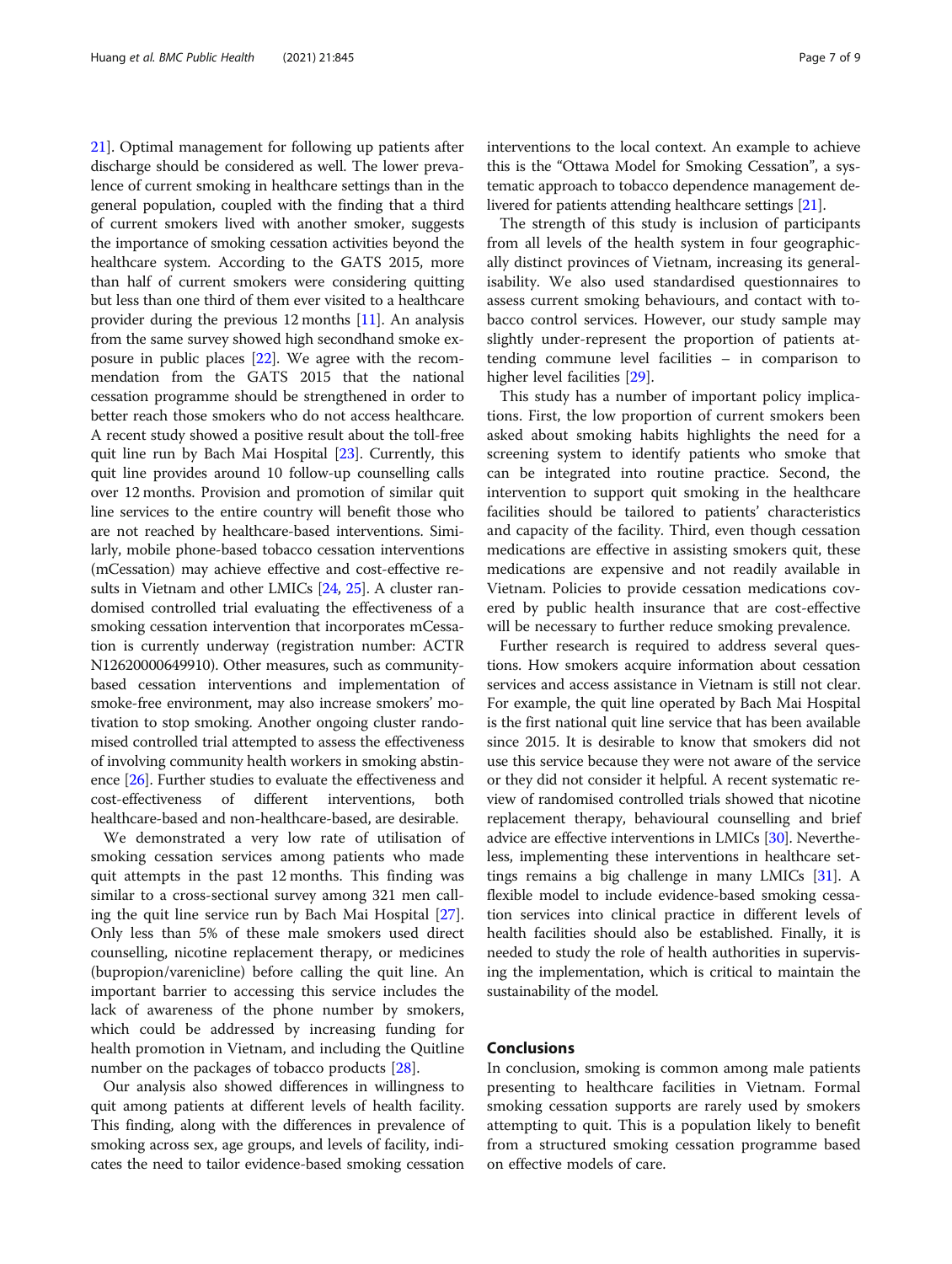#### <span id="page-7-0"></span>Abbreviations

WHO: World Health Organization; GATS: Global Adult Tobacco Survey; LMICs: Low- and middle-income countries

#### Supplementary Information

The online version contains supplementary material available at [https://doi.](https://doi.org/10.1186/s12889-021-10880-z) [org/10.1186/s12889-021-10880-z.](https://doi.org/10.1186/s12889-021-10880-z)

Additional file 1: Supplementary Table S1. Demographics of current smokers completing full baseline survey, by level of healthcare facility. **Supplementary Table S2.** Comparison between current smokers who were included and those who were not included at all healthcare facilities. Supplementary Table S3. Comparison between current smokers who completed the full survey, those who completed the minimal data questionnaire, and those who refused to participate at all healthcare facilities. **Supplementary Table S4.** Use of tobacco products among current smokers who completed the full survey

#### Acknowledgements

Not applicable.

#### Authors' contributions

WCH and GJF analysed and interpreted the data. WCH wrote the manuscript. All authors reviewed and commented on the manuscript. GJF, GBM, and TAN conceptualised the study idea. GJF, GBM, QCN, VNN, BF, SJ, and JN designed the study. NYP led the project implementation. TAN, VGV GCN, and VNN assisted research activities and resources. GJF and GBM obtained funding for the study. All authors have read and approved the manuscript.

#### Funding

This work was supported by a project grant funded through the Australian National Health and Medical Research Council (NHMRC APP1116020), in collaboration with the Global Alliance for Chronic Disease. WCH was supported by the University International Postgraduate Award from the University of New South Wales. GJF was supported by a NHMRC Career Development Fellowship (APP1148372). The funders had no role in the study design, data collection, data analysis, writing of the report, or the decision to submit the article for publication.

#### Availability of data and materials

The datasets used and/or analysed during the current study are available from the corresponding author on reasonable request.

# **Declarations**

#### Ethics approval and consent to participate

Ethical approval was provided by the Human Research Ethics Committee of the University of Sydney (2017/511), and the Institutional Review Board of the Bach Mai Hospital, Hanoi, Vietnam. Participants aged 18 and over provided written informed consent. Adolescents between 15 and 18 year of age provided verbal assent, and their parents provided written informed consent.

#### Consent for publication

Not applicable.

#### Competing interests

None declared.

#### Author details

<sup>1</sup>Woolcock Institute of Medical Research, Hanoi, Vietnam. <sup>2</sup>South Western Sydney Clinical School, University of New South Wales, Sydney, Australia. <sup>3</sup> Division of Thoracic Medicine, Department of Internal Medicine, Shuang Ho Hospital, Taipei Medical University, Taipei, Taiwan. <sup>4</sup>Respiratory Center, Bach Mai Hospital, Hanoi, Vietnam. <sup>5</sup>National Tuberculosis Control Program of Vietnam, Hanoi, Vietnam. <sup>6</sup>School of Public Health, University of Sydney, Sydney, Australia. <sup>7</sup> Health Economics and Process Evaluation Program, George Institute for Global Health, Sydney, Australia. <sup>8</sup>Faculty of Medicine and Health, University of Sydney, Sydney, Australia.

#### References

- 1. Reitsma MB, Fullman N, Ng M, Salama JS, Abajobir A, Abate KH, et al. Smoking prevalence and attributable disease burden in 195 countries and territories, 1990-2015: a systematic analysis from the global burden of disease study 2015. Lancet. 2017;389(10082):1885–906. [https://doi.org/10.101](https://doi.org/10.1016/S0140-6736(17)30819-X) [6/S0140-6736\(17\)30819-X.](https://doi.org/10.1016/S0140-6736(17)30819-X)
- 2. Jha P, Peto R. Global effects of smoking, of quitting, and of taxing tobacco. N Engl J Med. 2014;370(1):60–8. <https://doi.org/10.1056/NEJMra1308383>.
- 3. World Health Organization. Assessing the national capacity to implement effective tobacco control policies: operational manual on planning, conduct and follow-up of joint national capacity assessments. 2013. [https://www.](https://www.who.int/tobacco/publications/building_capacity/manual/en/) [who.int/tobacco/publications/building\\_capacity/manual/en/.](https://www.who.int/tobacco/publications/building_capacity/manual/en/) Accessed 20 Apr 2020.
- 4. West R, McNeill A, Raw M. Smoking cessation guidelines for health professionals: an update. Thorax. 2000;55(12):987–99. [https://doi.org/10.113](https://doi.org/10.1136/thorax.55.12.987) [6/thorax.55.12.987](https://doi.org/10.1136/thorax.55.12.987).
- 5. World Health Organization. WHO report on the global tobacco epidemic, 2019: offer help to quit tobacco use. 2019. [https://apps.who.int/iris/bitstrea](https://apps.who.int/iris/bitstream/handle/10665/326043/9789241516204-eng.pdf?ua=1) [m/handle/10665/326043/9789241516204-eng.pdf?ua=1.](https://apps.who.int/iris/bitstream/handle/10665/326043/9789241516204-eng.pdf?ua=1) Accessed 8 Apr 2020.
- 6. World Health Organization. Guidelines for implementation of Article 14: demand reduction measures concerning tobacco dependence and cessation. 2010. [https://www.who.int/fctc/treaty\\_instruments/adopted/a](https://www.who.int/fctc/treaty_instruments/adopted/article_14/en/) [rticle\\_14/en/.](https://www.who.int/fctc/treaty_instruments/adopted/article_14/en/) Accessed 6 Apr 2020.
- 7. Meijer E, Van der Kleij RMJJ, Chavannes NH. Facilitating smoking cessation in patients who smoke: a large-scale cross-sectional comparison of fourteen groups of healthcare providers. BMC Health Serv Res. 2019;19(1):750. [https://](https://doi.org/10.1186/s12913-019-4527-x) [doi.org/10.1186/s12913-019-4527-x](https://doi.org/10.1186/s12913-019-4527-x).
- 8. Tremblay M, Cournoyer D, O'Loughlin J. Do the correlates of smoking cessation counseling differ across health professional groups? Nicotine Tob Res. 2009;11(11):1330–8. [https://doi.org/10.1093/ntr/ntp142.](https://doi.org/10.1093/ntr/ntp142)
- 9. Agrawal S, Mangera Z. Smoking cessation audit report: smoking cessation policy and practice in NHS hospitals. 2016. [https://www.brit-thoracic.org.uk/](https://www.brit-thoracic.org.uk/document-library/quality-improvement/audit-reports/smoking-cessation-2016/) [document-library/quality-improvement/audit-reports/smoking-cessation-201](https://www.brit-thoracic.org.uk/document-library/quality-improvement/audit-reports/smoking-cessation-2016/) [6/.](https://www.brit-thoracic.org.uk/document-library/quality-improvement/audit-reports/smoking-cessation-2016/) Accessed 10 Mar 2020.
- 10. Tong EK, Strouse R, Hall J, Kovac M, Schroeder SA. National survey of U.S. health professionals' smoking prevalence, cessation practices, and beliefs. Nicotine Tob Res. 2010;12(7):724–33. <https://doi.org/10.1093/ntr/ntq071>.
- 11. World Health Organization. Global adult tobacco survey Viet Nam. 2015. <http://www.who.int/tobacco/surveillance/survey/gats/en/>. Accessed 18 Feb 2020.
- 12. Global Adult Tobacco Survey Collaborative Group. Global adult tobacco survey (GATS): core questionnaire with optional questions, version 2.0. Atlanta: Centers for Disease Control and Prevention; 2010.
- 13. DiClemente CC, Prochaska JO, Fairhurst SK, Velicer WF, Velasquez MM, Rossi JS. The process of smoking cessation: an analysis of precontemplation, contemplation, and preparation stages of change. J Consult Clin Psychol. 1991;59(2):295–304. <https://doi.org/10.1037/0022-006X.59.2.295>.
- 14. Graham JW, Olchowski AE, Gilreath TD. How many imputations are really needed? Some practical clarifications of multiple imputation theory. Prev Sci. 2007;8(3):206–13. [https://doi.org/10.1007/s11121-007-0070-9.](https://doi.org/10.1007/s11121-007-0070-9)
- 15. Amos A, Greaves L, Nichter M, Bloch M. Women and tobacco: a call for including gender in tobacco control research, policy and practice. Tob Control. 2012;21(2):236–43. [https://doi.org/10.1136/tobaccocontrol-2011-](https://doi.org/10.1136/tobaccocontrol-2011-050280) [050280](https://doi.org/10.1136/tobaccocontrol-2011-050280).
- 16. Nguyen NPT, Tran BX, Hwang LY, Markham CM, Swartz MD, Phan HTT, et al. Prevalence of cigarette smoking and associated factors in a large sample of HIV-positive patients receiving antiretroviral therapy in Vietnam. PLoS One. 2015;10(2):e0118185.
- 17. Kodriati N, Pursell L, Hayati EN. A scoping review of men, masculinities, and smoking behavior: the importance of settings. Glob Health Action. 2018; 11(sup3):1589763.
- 18. Fiore MC, Jaén CR, Baker TB, Bailey WC, Benowitz NL, Curry SJ, et al. Treating tobacco use and dependence: 2008 update. Clinical practice guideline. Rockville: U.S. Department of Health and Human Services. Public Health Service; 2008.
- 19. Chu S, Liang L, Jing H, Zhang D, Tong Z. Patients' self-reported receipt of brief smoking cessation interventions based on a decision support tool